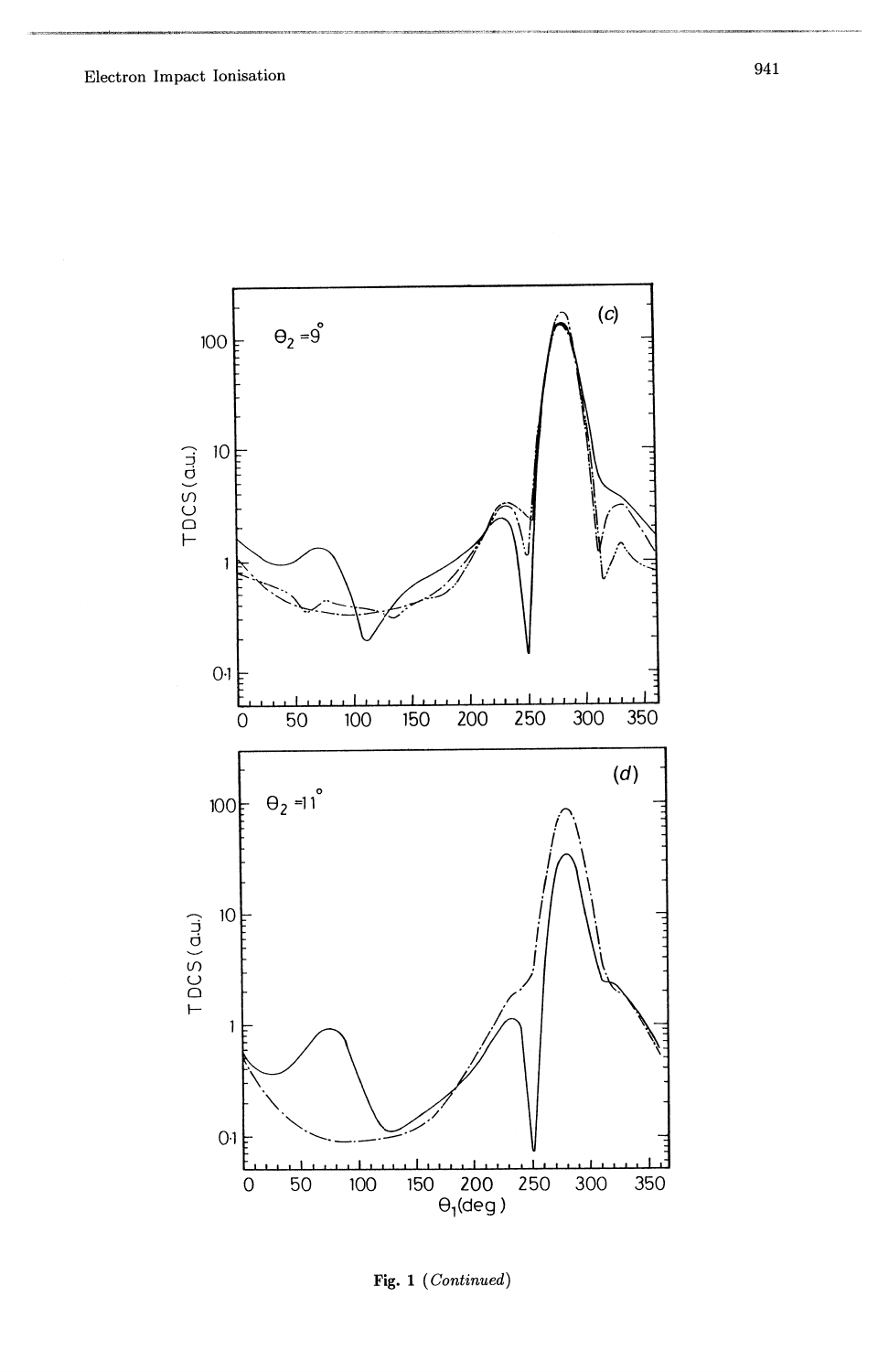

Fig. 1 (Continued)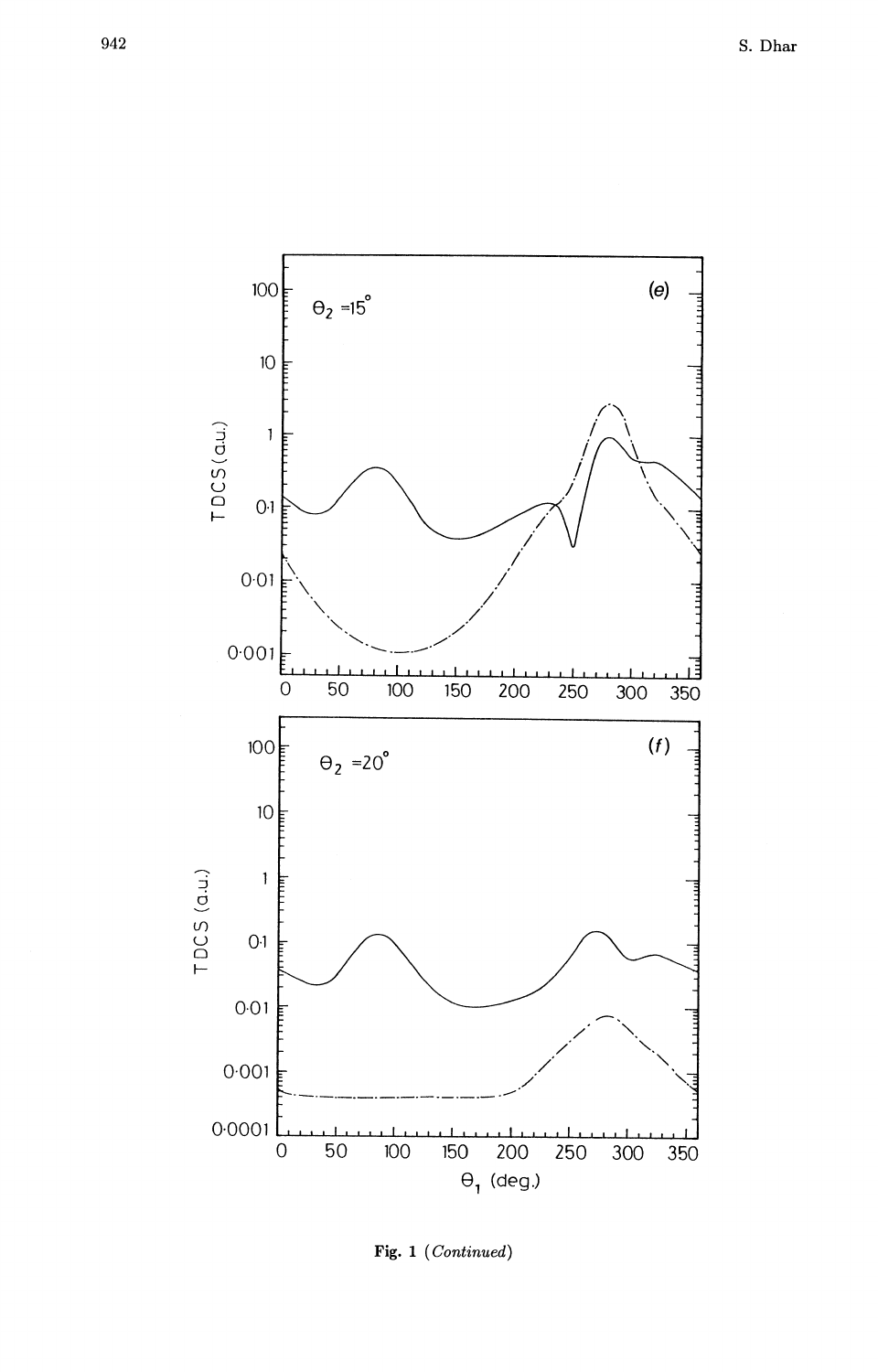--------------------\_ .. ----------------



Fig. 2. Binary peak values versus peak angles for the triple differential cross section for electron impact energy 250 eV and ejected electron energy 5 eV. Continuous curve, present calculation; dash-dot curve, first Born calculation; and dash-double-dot curve, second Born calculation.

the first Born calculation. Experimental measurements of the peak values will give an additional test of the validity of different theories.

## 4. Conclusions

The present calculation reveals additional possible features of the cross section curves for small momentum transfer in the ionisation of the hydrogen atom in the metastable 2s state by 250 eV electron impact. New experimental results will be valuable and will add a new dimension to the study of the ionisation problem. Calculations for other kinematic conditions or for other atomic species will also be interesting.

## Acknowledgments

The author is grateful to Professor J. N. Das for giving research guidance and under whose supervision the present work was completed. He extends his gratitude to the Indian Council for Cultural Relations (ICCR) for financial support. He is also thankful to the Head of the Department of Applied Mathematics, Calcutta University.

## References

Byron, F. W. Jr, and Joachain, C. J. (1989). *Phys. Rep.* 179, 211. Das, J. N. (1994). *Aust.* J. *Phys.* 47, 743. Das, J. N., and Seal, S. (1993). *Phys. Rev.* A 47, 2978. Das, J. N., and Seal, S. (1994). *Aust.* J. *Phys.* 47, 49.